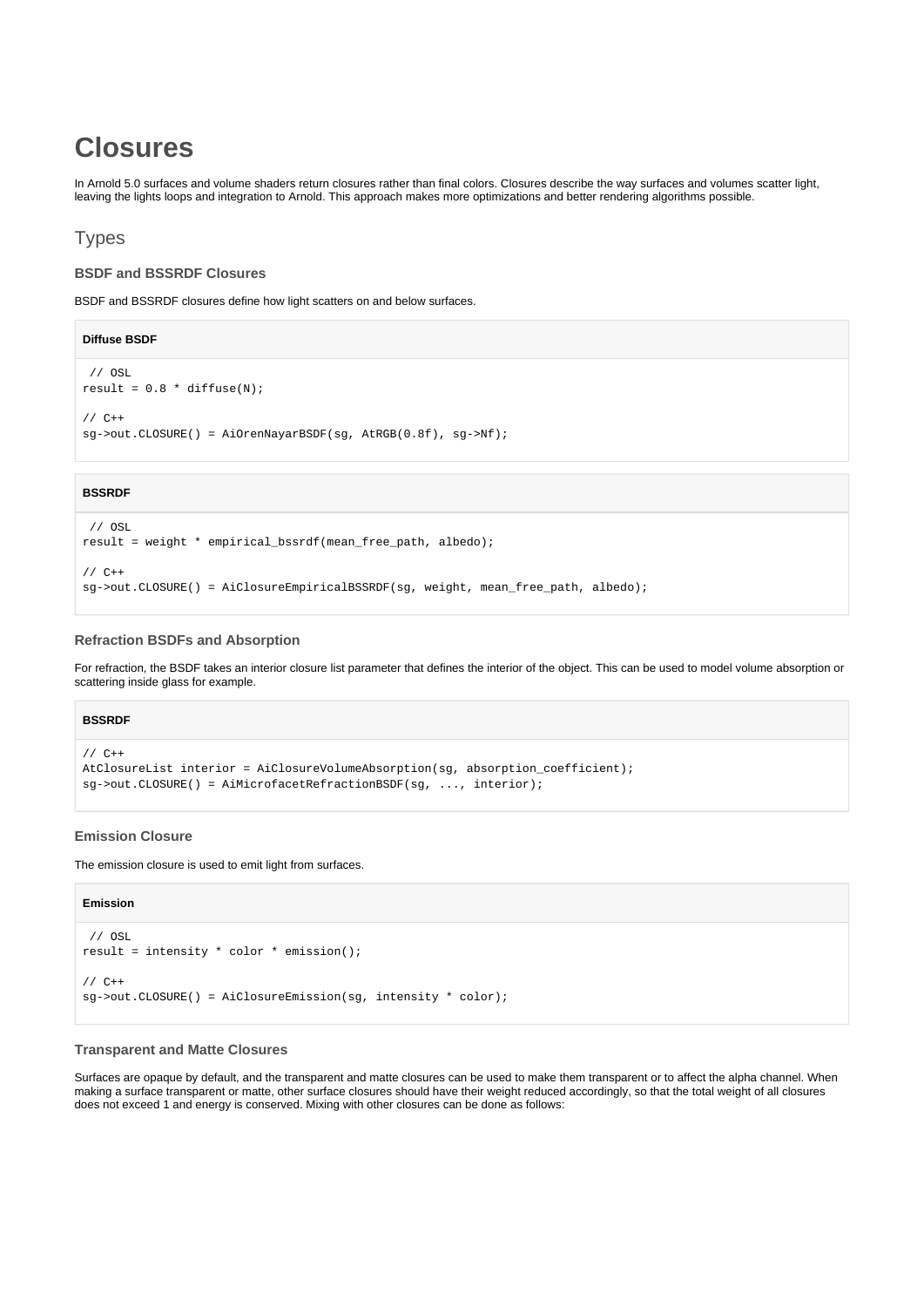#### **Diffuse BSDF with transparency**

```
// OSL
result = opacity * 0.8 * diffuse(N) + (1 - opacity) * transparent();
// C++
AtClosureList closures;
closures.add(AiOrenNayarBSDF(sg, opacity * AtRGB(0.8f), sg->Nf));
closures.add(AiClosureTransparent(sg, 1 - opacity));
sg->out.CLOSURE() = closures;
```
The transparent closure makes the surface transparent, revealing objects behind it. The matte closure creates a hole in the alpha channel, while blocking objects behind the surface. This can be used to composite other objects into the image after rendering.

The relation to opacity and alpha is as follows:

```
opacity = 1 - transparent
alpha = 1 - transparent - matte
```
#### **Stochastic Transparency**

For best performance, stochastic opacity should be used. For OSL shaders this is applied automatically, for C++ it can be done like this. Note that for shadow rays only opacity is needed and creating BSDF and evaluating any parameters needed for them should be skipped for best performance.

#### **Stochastic transparency**

```
// handle opacity
AtRGB opacity = AiShaderGlobalsStochasticOpacity(sg, AiShaderEvalParamOpacity(p_opacity));
if (opacity != AI_RGB_WHITE)
{
    sg->out.CLOSURE() = AiClosureTransparent(sg, AI_RGB_WHITE - opacity);
    // early out for nearly fully transparent objects
    if (AiAll(opacity < AI_OPACITY_EPSILON))
       return;
}
// early out for shadow rays
if (sg->Rt & AI_RAY_SHADOW)
    return;
// create shader closures
AtClosureList closures = ...;
// write closures
if (opacity != AI_RGB_WHITE)
{
    closures *= opacity;
    sg->out.CLOSURE().add(closures);
}
else
{
    sg->out.CLOSURE() = closures;
}
```
### **Volume Closures**

The weights of volume closures are absorption, scattering and volume coefficients, with higher values resulting in denser volumes. Shadow rays only need absorption, and so may skip computation of scattering and emission and avoid evaluating any linked parameters needed for them.